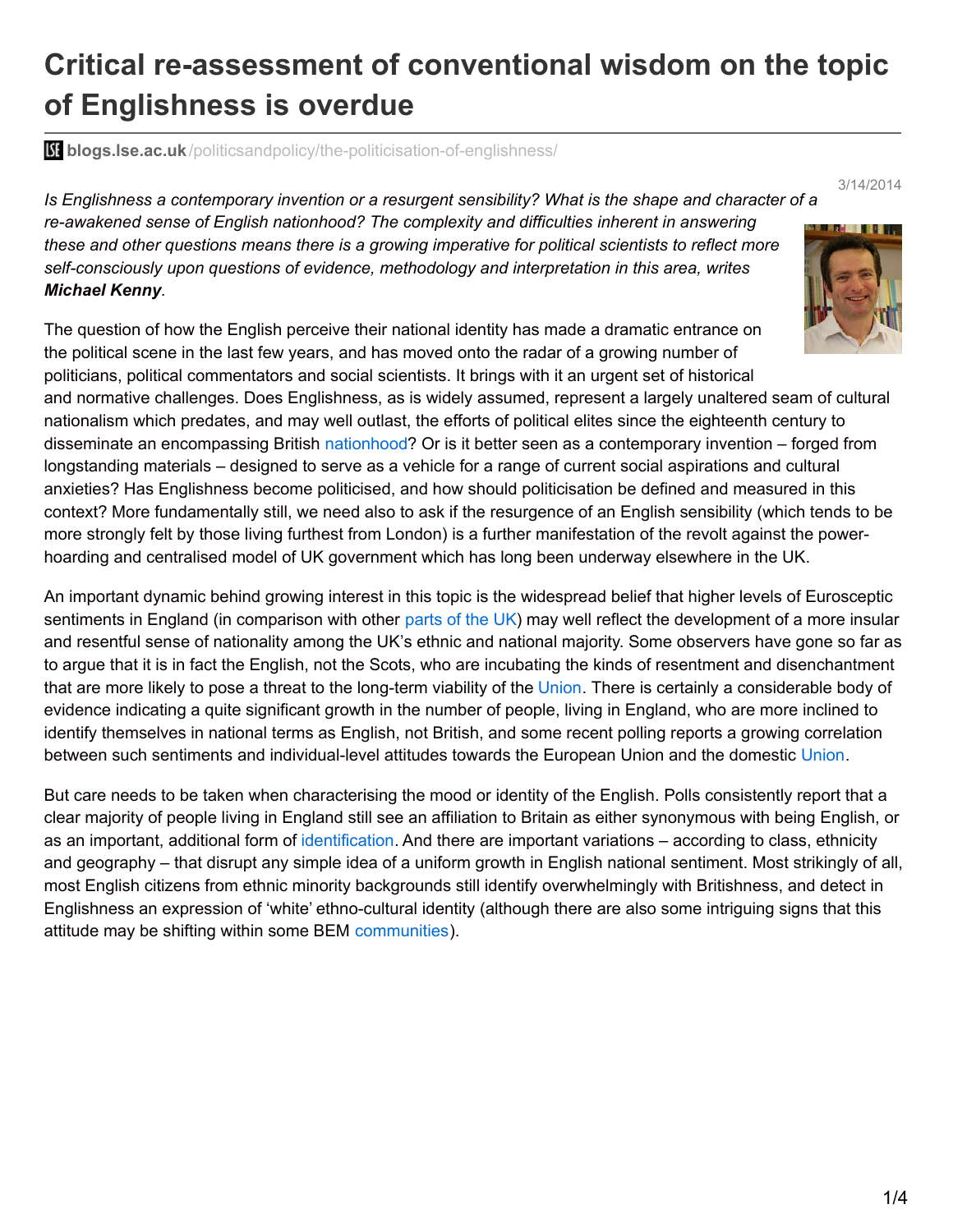

There is, then, a growing imperative for political scientists to reflect more self-consciously upon questions of evidence, methodology and interpretation in this area. Much of the relevant polling tells us very little about how salient are people's feelings about the issues on which they are quizzed. And while political scientists and commentators typically see devolution as a trigger for an English backlash, there are few signs that the issues associated with it resonate strongly with English publics. As a consequence, other potential causes and ramifications of its re-emergence have been obscured by this constitutional focus. Little attention has been paid within political science to the qualitative dimensions and meanings which this form of collective identity has come to embody.

This weakness is especially apparent if we consider the welter of insights generated by a growing body of work examining how English identities are created and claimed in contemporary society that has emerged from other, nearby [disciplinary](http://etn.sagepub.com/content/12/4.toc) fields. Such studies tend to employ qualitative methodologies, and explore the appeal and character of contemporary forms of Englishness within the lived experience and everyday reasoning of different groups of people. A number of these studies observe an important connection between an angry and populist nationalism and the identification of various 'others' (especially radical Muslims) as threats to the English ['heartland'](http://onlinelibrary.wiley.com/doi/10.1111/j.1467-954X.2010.01995.x/abstract). Others chart the growing importance in recent years of appeals to English tradition and culture as a frame of reference through which unease about deep-seated changes in the political economy and social character of the country are [expressed](http://www.amazon.co.uk/National-Belonging-Everyday-Life-Significance/dp/023024761X).

In political science, by contrast, the conventional assumption remains that a more assertive sense of Englishness constitutes an overdue backlash against the model of devolution introduced by the first Tony Blair government in 1999. In fact, disaffection on issues such as the West Lothian question, or the allocation of funding across the UK, may be better seen as a manifestation of a deeper-rooted and complex mixture of resentment, democratic disappointment and anxiety – and the latter has some of the hallmarks of the kinds of ethnic-majority nationalism apparent in other western societies.

Chronologically there are good reasons to believe that it was in the decade prior to 1999 that the roots of this complex shift in national consciousness can be discerned. In those years a potent combination of an emerging [Euroscepticism](http://www.amazon.co.uk/English-Nationalism-Euroscepticism-British-Identities/dp/3034302045) and an extended bout of elite-level soul-searching about the viability and prospects of the [UK](http://www.ippr.org/publication/55/1625/beyond-the-constitution-englishness-in-a-post-devolved-britain) created the space for the renewal of interest in avowedly English symbols and forms of identification which had hitherto been the preserve of eccentric or extremist-political elements.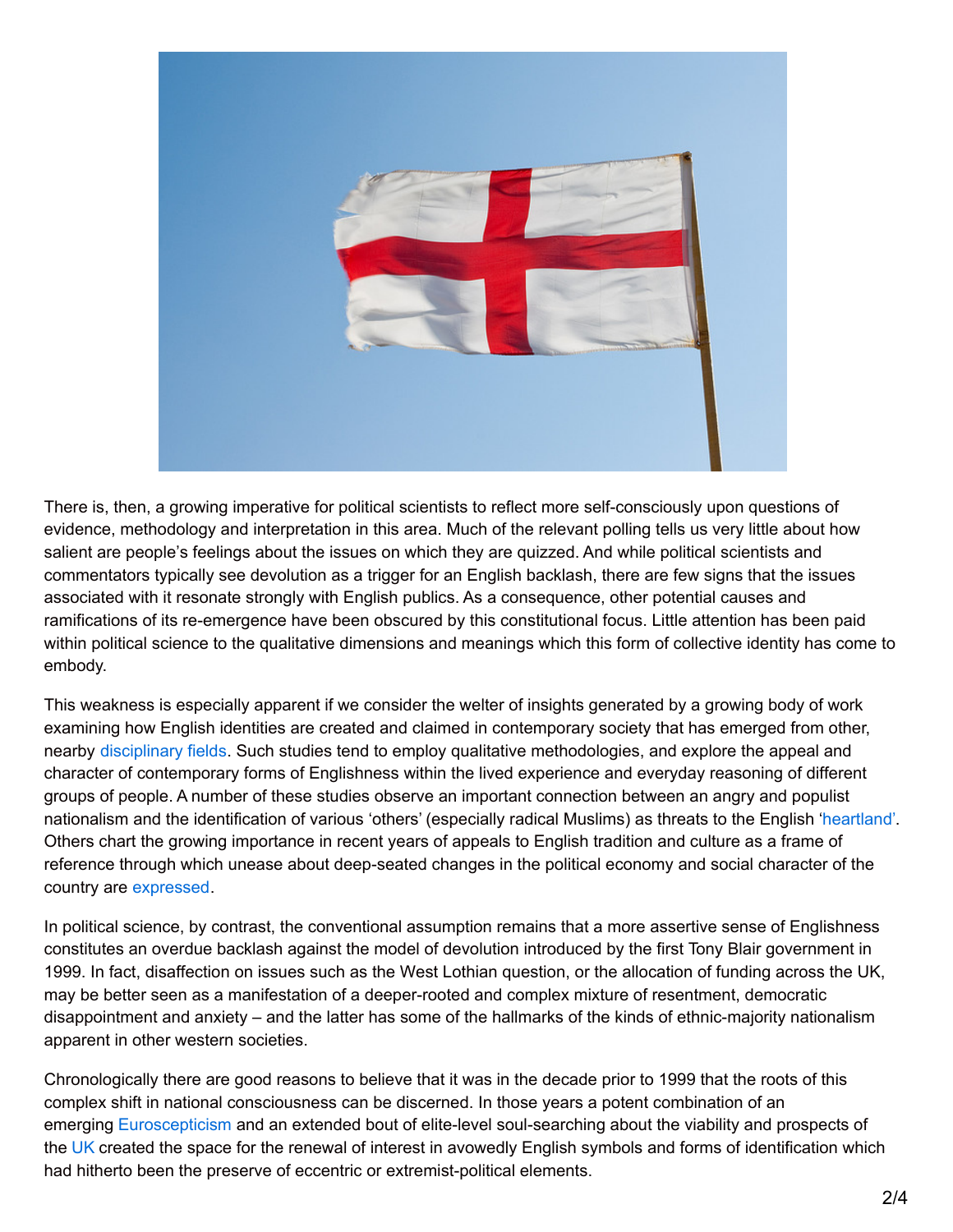One further analytical weakness also needs to be jettisoned if the richness and significance of ideas about, and claims upon, English nationhood are to be grasped by political analysis – the habit of essentialism. The progressive assumption that Englishness amounts to a quintessentially nostalgic and Arcadian fantasy, rather than a modern form of egalitarian nationalism, has cast a long shadow over much academic analysis of this [phenomenon](http://books.google.co.uk/books/about/The_Break_up_of_Britain.html?id=g3GOn2em9pgC&redir_esc=y). It may well have led to an under-estimation of the variety of ideologically rooted arguments that can be made in relation to English tradition, and the importance of recent attempts to shape a modern English imaginary rooted in the realities of modern urban life.

These weaknesses have inhibited an appreciation of the fluidity and contested character of England as an imagined community. In recent years there has been several rival, loosely political understandings of [English](http://onlinelibrary.wiley.com/doi/10.1111/j.1744-540X.2012.00701.x/abstract) identity. These include projections of Englishness as: a vehicle for resentments directed both at various national 'others' and in opposition to political and economic elites; a broadly conservative idiom which remains Anglo-British in kind and is more constitutionally moderate in implication; and as a multicultural, liberal nation, which – as much elite political thought during the late nineteenth and early twentieth centuries insisted – can sustain the image of the English as a tolerant and politically moderate people, whose sense of nationality does not hinge upon a narrow sense of ethnic heritage or bloodline. There is an on-going political contestation happening over and around Englishness – marshalled around these competing visions – which exists at some remove from the domain of constitutional policy, though which may now be feeding back into shifting attitudes towards issues such as the EU and the domestic union.

Critical re-assessment of conventional wisdom on this topic is now overdue, and this topic is starting to attract the interest of experts from a wider range of sub-fields, including the comparative study of post-imperial [nationalism](http://www.google.co.uk/url?sa=t&rct=j&q=&esrc=s&frm=1&source=web&cd=1&ved=0CCoQFjAA&url=http%3A%2F%2Fwww.cambridge.org%2Fgb%2Facademic%2Fsubjects%2Fsociology%2Fpolitical-sociology%2Fmaking-english-national-identity&ei=rvsWU-f7KqOJywPimIHgBw&usg=AFQjCNE3ev53kIChx1S5L6p1Gp0yj_TE1w&bvm=bv.62286460,d.ZG4), the intersection of party politics and territorial [identity](http://onlinelibrary.wiley.com/doi/10.1111/j.1467-856X.2012.00543.x/abstract), and normative [political](http://onlinelibrary.wiley.com/doi/10.1111/j.1467-856X.2011.00462.x/abstract) theory. England ought to be seen both as a laboratory for the study of the growing disquiet of ethnic and national majorities in the face of the perceived award of undue concessions and benefits to national, and other, minorities, and as a test-case for the growing disjuncture between the search for meaningful communities of attachment among anxious and fearful electorates, on the one hand, and the imperative to develop forms of multi-national association and co-operation in the face of the risks and threats associated with the world order and global economy, on the other. In the context of these increasingly divergent trends, the imagined national tradition of the English has become both a barometer and source of the expression of disaffection and frustration 'from below'.

Studying England also provides an important opportunity to consider if a people who have for the most part been happy to define themselves in culturally conservative terms are able and willing to generate a new sense of belonging that might underpin a political, and not only cultural, sense of community. For public policy specialists, meanwhile, there is the intriguing question of how the structures and institutions that maintain UK-wide governance are responding both to the very immediate threat associated with the Scottish referendum, and to the slow-burning implications of the possibility that largest national public in the UK is no longer content with the terms of union – either domestically or in Europe. There is a particular imperative to consider whether ways can be found to accommodate new forms of national sentiment and emerging representative claims at a time when the United Kingdom will very likely be set on a different constitutional footing whether Scotland votes No or Yes in September.

Note: This article was originally published on the PSA's [Insight](http://www.psa.ac.uk/insight-plus/blog/politicisation-englishness) blog and gives the views of the author, and not the position of the British Politics and Policy blog, nor of the London School of [Economics.](http://blogs.lse.ac.uk/politicsandpolicy/about/#Comments_Policy) Please read our comments *policy before posting. Image credit: Steve Webster CC BY 2.0*

## **About the Author**